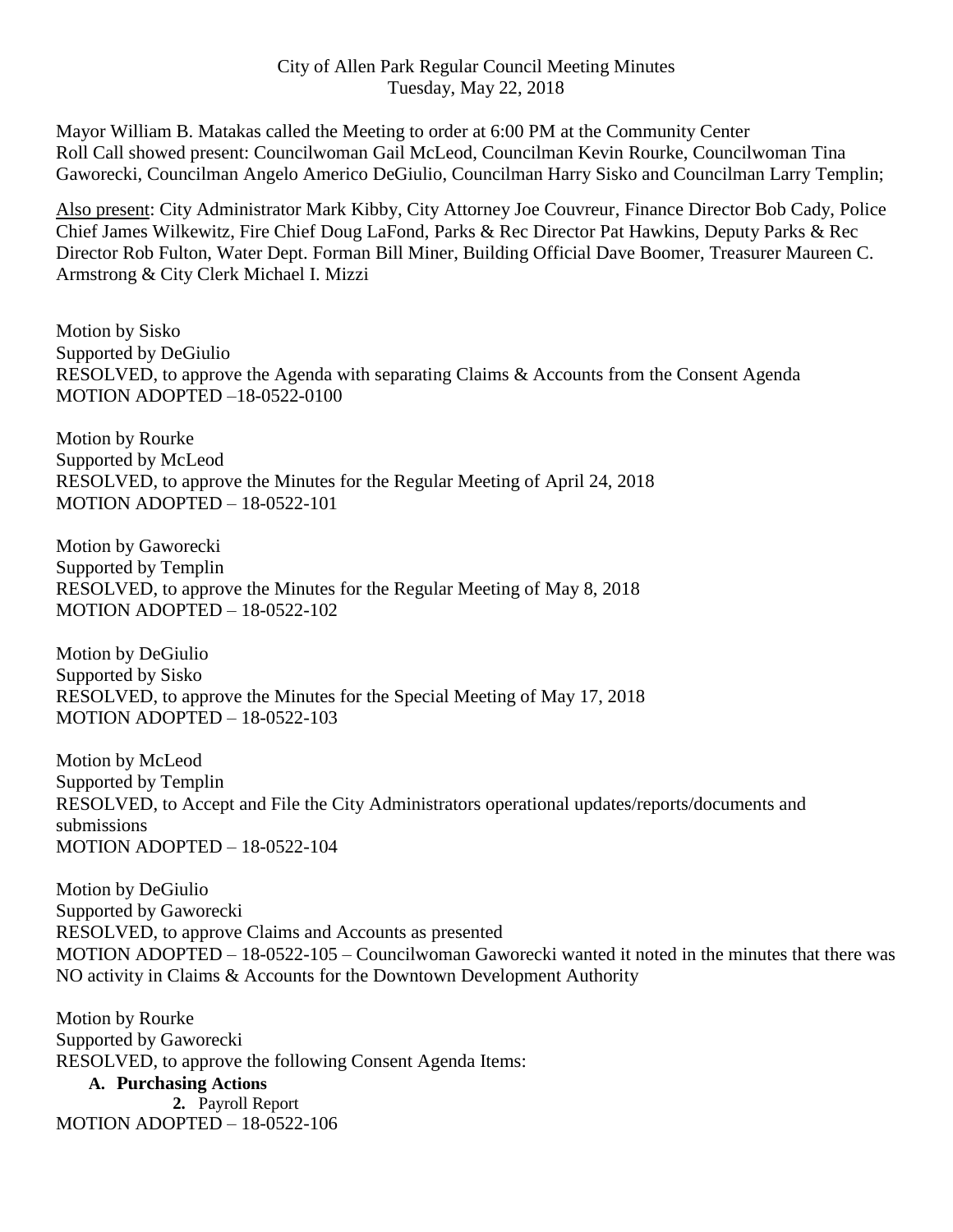Motion by DeGiulio Supported by Templin RESOLVED, to adopt the FY 2018/2019 Budget and the following Amendment was made:

Motion by Gaworecki Supported by McLeod RESOLVED, to Amend the Budget Resolution and remove the Downtown Development Authorities Budget **Roll Call Vote**: **4 YES –** Gaworecki, McLeod, Sisko & Templin **3 NO –** DeGiulio, Matakas & Rourke MOTION ADOPTED – 17-0522-107

Back to the Original Motion with the Amendment:

Motion by DeGiulio Supported by Templin WHEREAS, Section 10.04 of the City Charter for the City of Allen Park provides that a budget shall be adopted for each fiscal year and that said budget shall be adopted by the City Council of said City in the form of a resolution; and,

WHEREAS, such Section 10.04 also states that such resolution shall provide for an appropriation of money budgeted for municipal purposes during the next fiscal year succeeding said resolution's adoption; and,

WHEREAS, such Section 10.04 of said City Charter also provides that such resolution shall determine the amount of revenue to be raised by taxation; and,

WHEREAS, under said Section 10.05 it is incumbent upon the said City Council for the City of Allen Park now to provide a budget and capital improvement plan for the fiscal year from July 1, 2018 to June 30, 2019; and,

WHEREAS, a properly drafted and proposed budget has been submitted to the City Council in compliance with the requirements contained in Article 10 of the said City Charter, and in compliance with requirements of Public Act 621 of 1978; and,

WHEREAS, such budget proposal, together with all supporting schedules and the City Manager's budget statement, has been duly filed with the City Council and become a matter of public record, available for public inspection with the City Clerk and the Allen Park Public Library; and,

WHEREAS, such proposed budget hearing has been advertised in the Heritage Newspaper on April 8<sup>th</sup>, 2018, and a public hearing held on April 24, 2018 as required by statute and other regulations; and,

WHEREAS, the proposed budget as approved by the City Council reflects a balanced document with the total general fund revenues equal to \$22,844,570 and general fund expenditures equal to \$22,844,570 and a total millage levy of 24.9776 mills as detailed in the budget document; and,

WHEREAS, such millage is in accordance with Public Act 5 of 1982; and,

BE IT RESOLVED, that the approximate total amount of money required and set forth by the terms of said proposed budget attached hereto (less TIF's), said sum being \$7,520,000 or 10.4957 mills for General Operating; \$1,805,000 or 2.5189 mills for Refuse Collection; \$1,972,606 2.5557 mills for Debt Service; \$4,893,000 or 6.6845 mills for Police & Fire voted assessment; \$601,600 or .8397 mills for Library operating;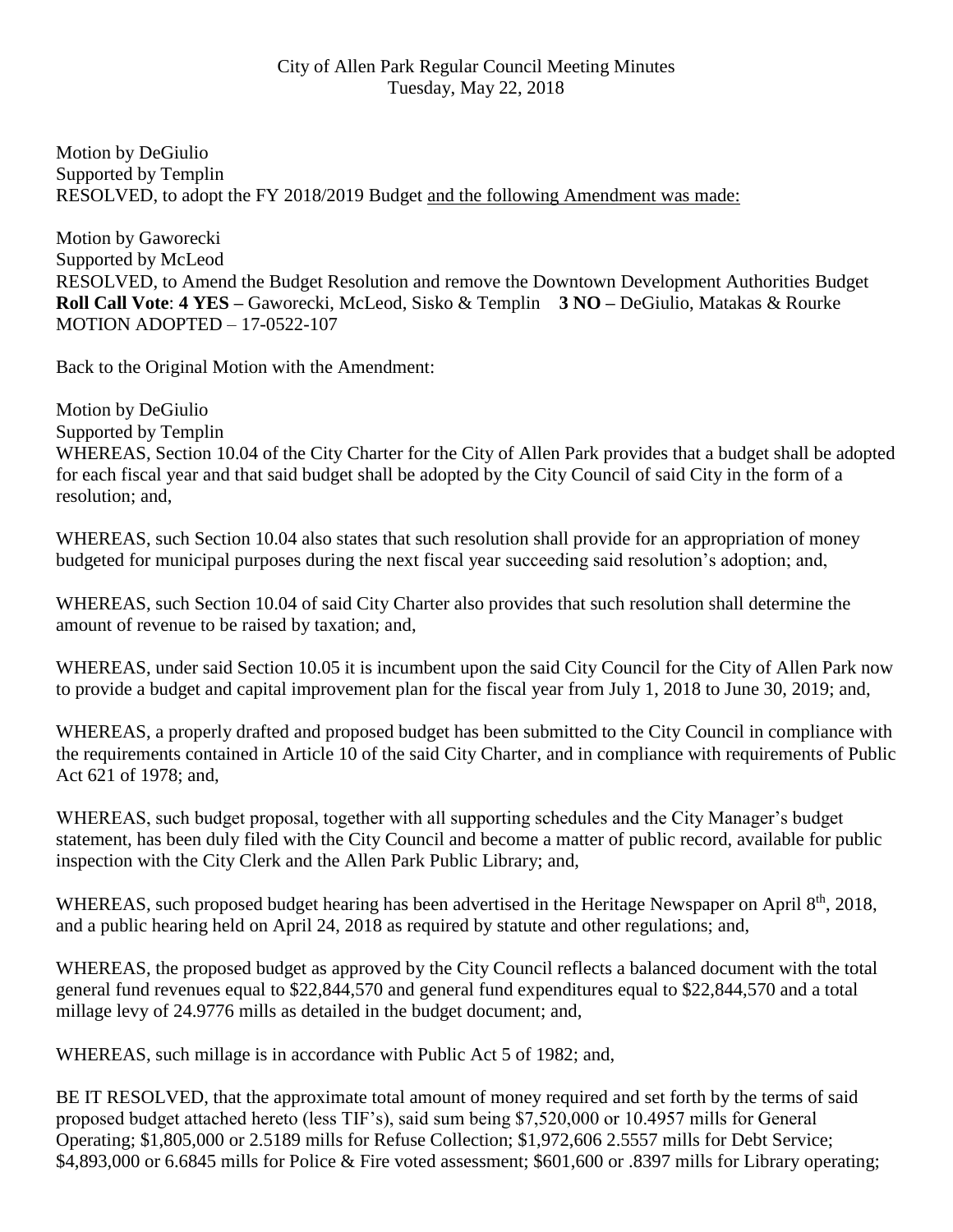and \$1,453,000 or 1.8831 voted mills for Road Construction shall be provided for the fiscal year herein abovestipulated by the levying of taxes by the said City of Allen Park upon the real and personal property within such City, including a property tax administration fee of 1%, to be used for the cost incurred in the administration and collection of property taxes in such departments as the Assessor's, Treasurer's, Purchasing and Controller's; and,

BE IT FURTHER RESOLVED, that the budget summaries as presented can be approved as set forth in the said 2018/2019 City Budget document; and,

BE IT FURTHER RESOLVED, that the City Council hereby adopts the 2018/2019 budget as shown in the budget documents however, for monthly reports to the City Council, the amounts in the budget documents reflected by City departments will be used for comparative reporting purposes; and,

BE IT FURTHER RESOLVED, that the water rate and sewer rates reflect the combined Ready to Serve Charge for each customer connection to be \$15.75; that the water rate for each unit be \$4.06 per unit; that the rate for sewer treatment be \$4.23 per unit; this rate change shall provide a part of the revenue needed to cover the operations of the Water & Sewer Department;

BE IT FURTHER RESOLVED, that the City Administrator is authorized to make budgetary transfers within the appropriation centers established through this budget not exceeding \$5,000 and that all other transfers between appropriation centers may be made only by further action of the City Council pursuant to the provisions of the Michigan Uniform Accounting and Budgeting Act; and,

THEREFORE, BE IT RESOLVED, by the Mayor and City Council of the City of Allen Park, Wayne County, Michigan, that the proposed budget, with the exception of the Downtown Development Authorities Budget, together with the Administrator's budget letter, supporting schedules, statements, budget summaries and related documents, if any, appended thereto, incorporated herein and by reference made part thereof, and as modified by the City Council, be and the same hereby is adopted as the budget for the City of Allen Park for fiscal period from July 2018 to June 2019 MOTION ADOPTED UNANIMOUSLY – 17-0522-108

Motion by Rourke Supported by DeGiulio RESOLVED, to approve the Contract with DTE regarding the LED Street Light Conversion/Distressed City Grant in the amount of \$172,834.18 MOTION ADOPTED – 17-0522-109

Motion by DeGiulio Supported by Gaworecki Whereas, the City moved into its new City Hall on the 7th day of May 2018, and to be in compliance with the Open Meetings Act, ADA requirements and to provide ample parking and accessibility to better serve the needs of all the residents of Allen Park,

Be it resolved that, effective the 1st day of June 2018, all Commissions, Council Committees and the DDA are to conduct their meetings at the new City Hall, 15915 Southfield Road, thereby providing our residents with one, centralized meeting location within the City.

Be it further resolved that, to ensure continued transparency related to all City business, all commissions, committees and the DDA will provide the City Clerk and City Administrator with their monthly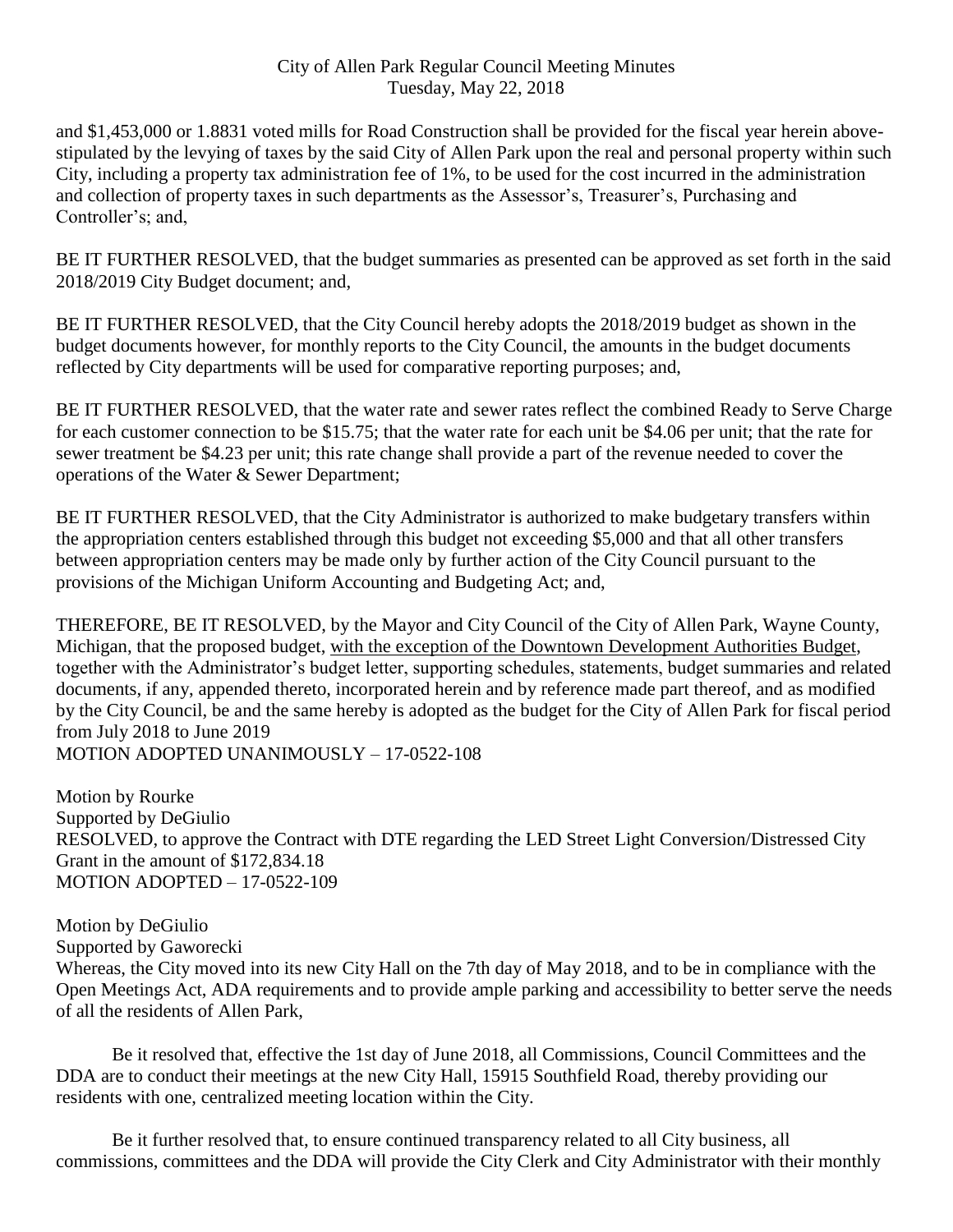Agenda's 3 to 5 days prior to a scheduled meeting. All meeting minutes for posting on the City's website should be submitted to the City Clerk and City Administrator 5 to 8 days after a meeting.

Therefore, be it finally resolved that a copy of this Resolution will be filed with the City Clerk and posted, where needed MOTION ADOPTED UNANIMOUSLY – 17-0522-110

Motion by DeGiulio Supported by Templin RESOLVED, to Grant Special Land Use #01-2018 received from Sam Auon for a Used Car Lot at 4117 Allen and the following Resolution was made:

Motion by McLeod Supported by Matakas RESOLVED, to TABLE the Special Land Use #01-2018 received from Sam Auon for a Used Car Lot at 4117 Allen **Roll Call Vote**: **1 YES –** McLeod **6 NO –** Gaworecki, Matakas, Rourke, Sisko, Templin & DeGiulio MOTION FAILED – 17-0522-111

\*Discussion was held in regards to the Land Use and the Mayor and City Council noted various factors including the proposed use is not harmonious and appropriate with the existing or intended character of the area. It was noted existing is a church to the North, a restaurant to the South, residential to the East, and office to the West. It was also noted the intended use on the Master Plan has the site designated as Neighborhood Commercial and that the Master Plan has the area across the street to the West designated as Community **Commercial** 

Back to the Original Motion

Motion by Templin Supported by Sisko RESOLVED, to Grant Special Land Use #01-2018 received from Sam Auon for a Used Car Lot at 4117 Allen **Roll Call Vote**: **1 YES –** DeGiulio **6 NO –** Gaworecki, Matakas, McLeod, Rourke, Sisko & Templin MOTION FAILED – 17-0522-112 (Special Land Use #01-2018 not Granted)

Motion by Rourke Supported by Templin RESOLVED, to have a 1<sup>st</sup>  $\&$  2<sup>nd</sup> Reading of Proposed Ordinance #04–2018 an Ordinance amending Chapter 48 "Utilities", Article II "Water" Division 4 Repeal and Readoption of Section 48-34 to add a provision regarding process for Lessee responsibility for Water Bill MOTION ADOPTED – 17-0522-113

Motion by McLeod Supported by DeGiulio RESOLVED, to Convene into Closed Session to consider the purchase or lease of real property as permitted under MCL 15.268 (d) Roll Call Vote: Unanimous MOTION ADOPTED – 17-0522-114

The door was closed at 8:20 PM